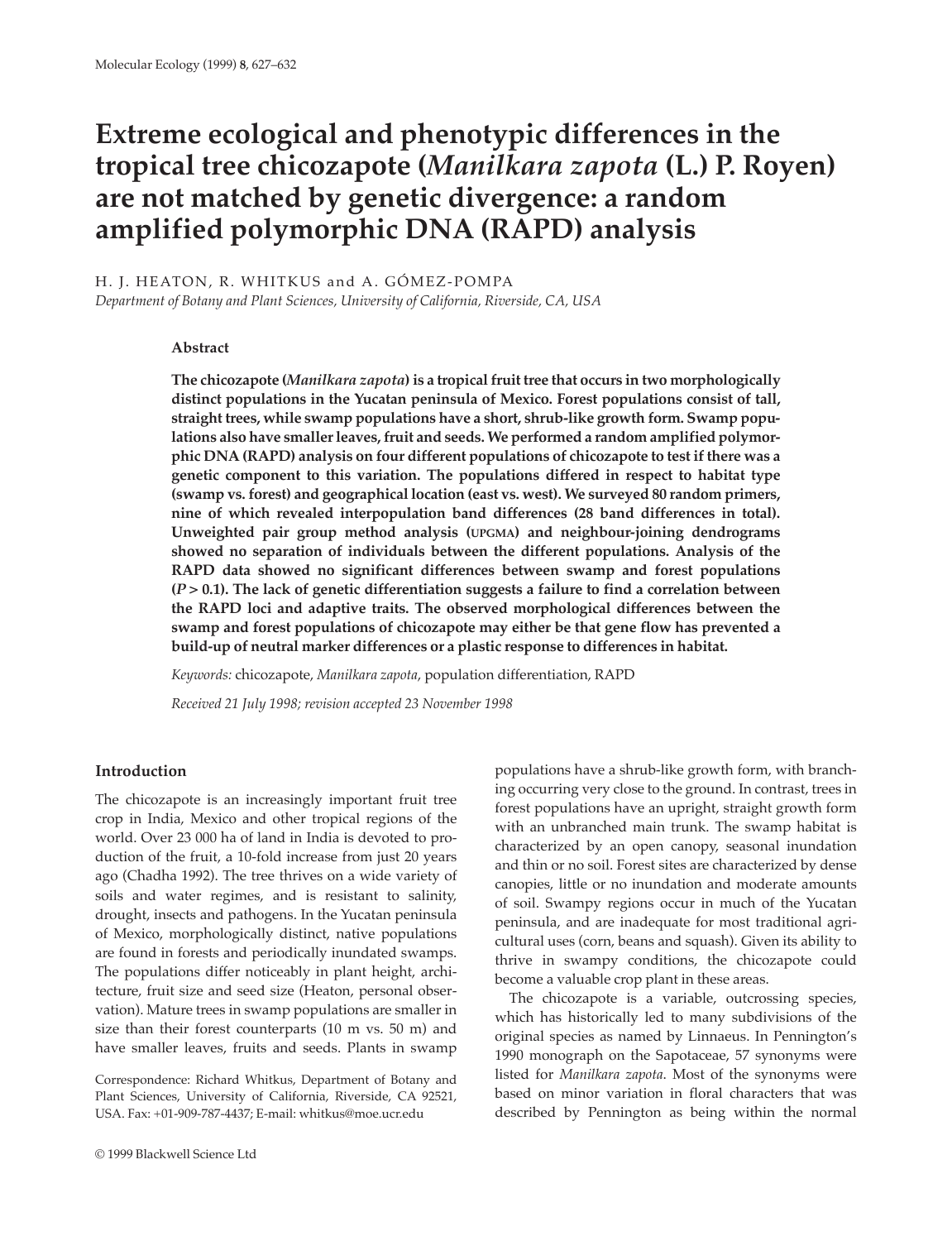range of an outcrossing species. Based upon the observed morphological variation between swamp and forest populations in the Yucatan peninsula, the populations may in fact be genetically differentiated ecotypes (Turesson 1922a,b) or may be expressing phenotypic plasticity in response to the different environments. To date, no studies on the population genetics of *M. zapota* have been published, and we therefore attempted to learn more about this important plant by examining its genetic variation.

This study addresses the following question: Is there a genetic correlate to the extreme morphological differentiation observed between swamp and forest populations of *M. zapota*? If this correlate is found, it opens the possibility of introducing swamp survival traits into agricultural varieties, allowing the fruit to be cultivated in swampy areas. In order to test this question, genetic variation was analysed using random amplified polymorphic DNA (RAPDs) (Williams *et al*. 1990). The use of RAPDs has many advantages for detecting genetic variation (Williams *et al*. 1990; Hadrys *et al*. 1992) amongst which are: relatively low cost; no radioactivity; a low sample DNA requirement; and the high frequency of polymorphic bands revealed. Another advantage is that it is not necessary to carry cumbersome containers of dry ice or liquid nitrogen for sample tissue preservation, a significant benefit given the remote locations of this study. It was possible to desiccate the samples using fine-grained silica gel, which preserved the DNA for several weeks – long enough to return the samples to the laboratory.

Previous investigations have proven the utility of RAPDs to investigate intraspecific genetic variation. This technique has been used to identify closely related cultivars of alfalfa (*Medicago sativa*) (Yu & Pauls 1993) and oilseed rape (*Brassica napus*) (Lee *et al*. 1996). It has also been used to discover relationships among cultivars of cocoa (*Theobroma cacao*) (Wilde *et al*. 1992) and alstroemeria (*Alstroemeria* spp.) (Dubouzet *et al*. 1997). Schierenbeck *et al*. (1997) used RAPDs to characterize diversity in tropical tree species along an elevation gradient, and Lashermes *et al*. (1996) investigated diversity with RAPDs in cultivated and wild coffee (*Coffea arabica*). To quickly evaluate genetic variation among populations, the technique of bulked segregant analysis was used, as described by Michelmore *et al*. (1991). In this technique, DNA from each individual in a population is combined into a single sample (bulk). Primers can then rapidly be screened for variation without screening each individual for every primer.

## **Materials and methods**

#### *Study sites and sample collection*

Four populations of chicozapote were chosen for the study. Two were located in the El Eden Ecological

Reserve, a privately owned reserve 20 km west of Cancun, Mexico, in the northeast Yucatan peninsula. The first of these (site 1) was a forest population, and the second (site 2) a swamp population  $\approx$  2–3 km from the forest. The third and fourth populations were located at Chunchucmil and Hocaba, Mexico, in the northwest Yucatan peninsula near the capital city of Merida. The Chunchucmil population (site 3) was located in an inundated swamp, and the Hocaba population (site 4) consisted of cultivated trees (of the forest phenotype) in the home gardens of town residents.

The selection of these four sites allowed us to study variation in habitat type (i.e. swamp vs. forest vs. garden), as well as geographical variation (El Eden, east vs. Chunchucmil and Hocaba, west). At each of the two El Eden sites (forest and swamp), samples were collected from 30 individuals along a 2-km stretch of trail. At Chunchucmil, samples were taken from 10 individuals along a prehistoric roadway. At Hocaba, samples were taken from 10 individuals in six different gardens. Approximately 2 g of leaves was collected from each individual and placed into plastic bags containing finegrained silica gel. The silica gel rapidly desiccated the leaf samples and preserved the DNA until the samples could be processed in the laboratory.

## *Genomic DNA extraction*

Genomic DNA was isolated from leaves with a modified CTAB extraction protocol (Saghai-Maroof *et al*. 1984). For each sample, 0.4 g of desiccated leaf material was ground to a fine powder with a mortar and pestle in liquid nitrogen. While the powder was still frozen, 2 mL of CTAB buffer  $(100 \text{ mmol/L}$  Tris-HCl (pH 8),  $2\%$  w/v mixed alkyltrimethyl-ammonium bromide, 1.4 mol/L NaCl, 20 mmol/L EDTA (pH 8), 4% w/v PVP-40, 0.1% w/v ascorbic acid, 0.1% w/v diethyldithiocarbamic acid (DIECA) and  $1\%$  v/v 2-mercaptoethanol) was added and the resulting mixture was ground for 30 s. The mixture was transferred to 12-mL polypropylene tubes, with the remaining steps following the protocol described in Saghai-Maroof *et al*. (1984). The resulting DNA pellets were transferred to microcentrifuge tubes and suspended in 50 µL of TE (10 mmol/L Tris-HCl, pH 8, 1 mmol/L EDTA, pH 8), followed by the addition of 1  $\mu$ L of RNase (1 mg/mL) and incubation at 38 °C for 1 h. Protein was removed by extracting once with phenol–chloroform and once with chloroform–octanol (24:1). Total genomic DNA was precipitated with ice-cold ethanol and 0.3 M sodium acetate. Pellets were washed with 70% ethanol, air dried and dissolved in 50 µL of TE. Sample DNA concentrations were measured with a Hoefer TKO100 Mini-Fluorometer, following the manufacturer's instructions. Prior to use for RAPD analysis, samples were diluted to a DNA concentration of  $5 \text{ ng}/\mu\text{L}$ .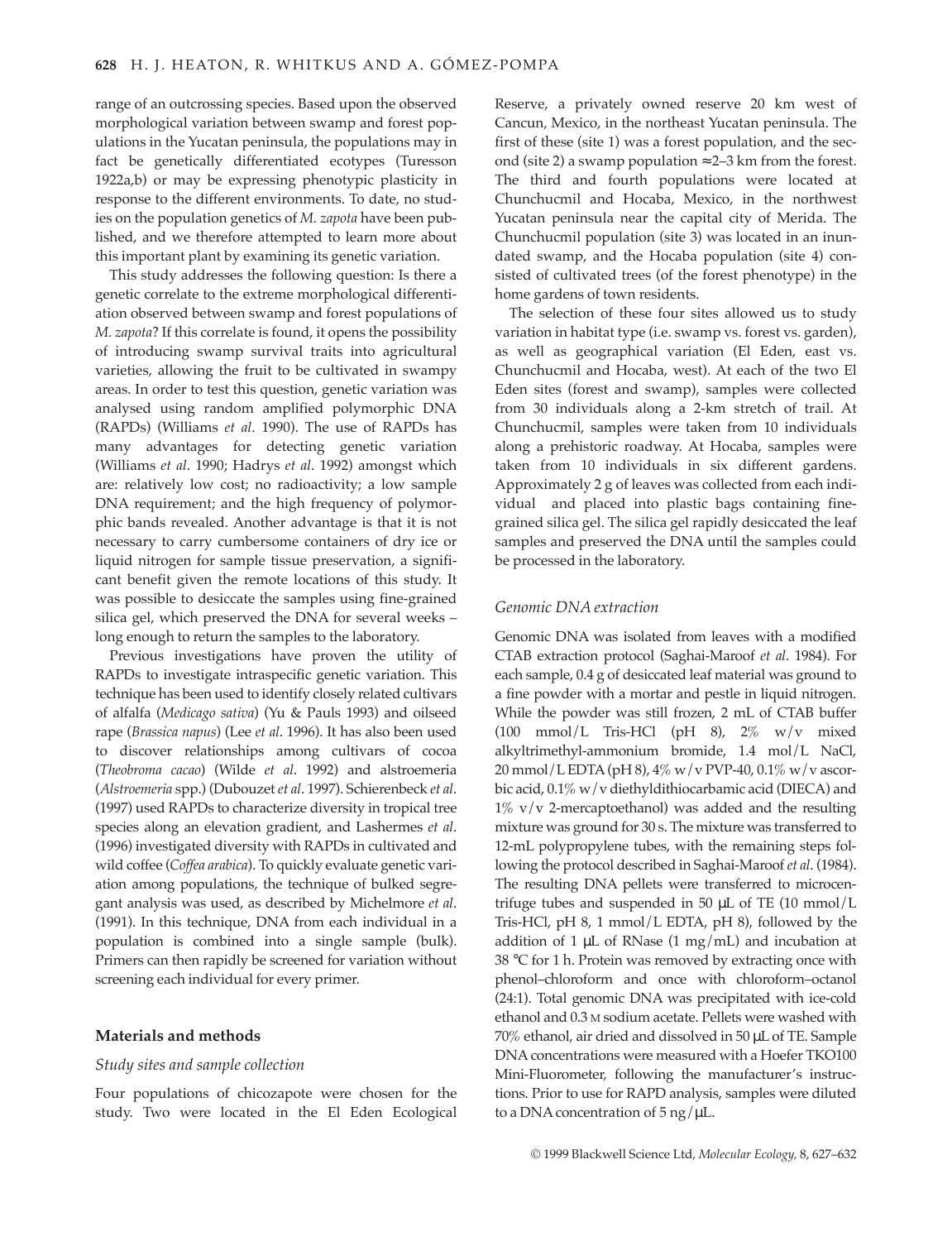### *RAPD generation*

RAPD amplification reactions (25 µl final volume) contained 25 ng DNA, 100 µM each of dATP, dCTP, dGTP and dTTP, 200 µM 10 bp primer (Operon Technologies Inc.),  $1 \times$  reaction buffer, 2 mM MgCl<sub>2</sub> and 0.65 units of *Taq* DNA polymerase (Gibco BRL). Each reaction was overlaid with 30 µL of mineral oil to prevent evaporation. For enzymatic amplification, samples were subjected to 45 cycles of: 1 min at 94  $°C$ , 1 min at 38  $°C$ , 30 s at 54  $^{\circ}$ C, and 2 min at 72  $^{\circ}$ C, with a final extension of 72 °C for 13 min, in a MJ Research Inc. model PTC-100 thermocycler. Fragments generated by amplification were separated (according to size) on 2% agarose gels, stained with ethidium bromide, and visualized and photographed under UV light.

### *Bulking of DNA and screening of bulks*

To create the DNA bulks for each population, 5 µL of 5 ng/µL DNA from every individual was combined into a single microcentrifuge tube. The contents of the tubes were briefly mixed and held at 4 °C overnight to allow the DNA to evenly disperse throughout the solution. Bulked DNAs were amplified with 80 random primers (Table 1) to identify primers that revealed interpopulation variation. When a primer showed a polymorphism between samples, DNA samples of every individual in each of the four populations were amplified, using that primer, in order to score population variation.

#### *Data analysis*

Individuals were scored for polymorphic loci revealed by the bulk analysis as either present (**a**) or absent (**t**), allowing the data to be imported into the MEGA program package (Kumar *et al*. 1993). Pairwise distances among all individuals were calculated as the proportion of shared **a** scores and **t** scores subtracted from 1 (equivalent to Manhattan distance, Sneath & Sokal 1973), and used to construct unweighted pair group method analysis (UPGMA) and neighbour-joining (Saitou & Nei 1987) dendrograms. Trees were constructed using all individuals (sites 1–4) to determine whether individuals would sort into geographical region, habitat, or site. A second set of trees were produced with individuals from El Eden populations only (sites 1 and 2) to determine whether they would sort into their respective habitats.

A significance test of the degree of differentiation between the El Eden swamp and forest populations was performed using the procedure of Raymond & Rousset (1995a). The test consisted of a  $2 \times 2$  contingency table for each of the 28 RAPD bands with the number of presences and absences in paired cells for each site. Using a Markov chain method implemented in the STRUC program of GENEPOP (Raymond & Rousset 1995b), an unbiased estimate of the Fisher's exact test on an  $R \times C$  contingency table was performed to test the null hypothesis of no differentiation between the two sites. The significance values obtained for individual RAPD bands were combined using Fisher's combined probability test (Fisher 1932) to give a one-tailed  $\chi^2$ -value of overall differentiation with 2*n* degrees of freedom.

### **Results**

A total of 28 interpopulation band differences were found with the 80 primers surveyed from the bulked DNA samples of the four populations (primer: number of bands; A19: 1; B09: 2; C10: 2; C14: 5; D12: 1; D16: 5; D20: 1; G5: 7; G12: 4). The observation of bands across all individual samples for each primer did not suggest codominant banding patterns. As RAPD bands are typically inherited as dominant Mendelian loci (Williams *et al*. 1990), and the RAPD patterns in this study appeared to concur with these findings, the banding patterns were putatively interpreted as dominant loci.

Although RAPD primers were chosen on the basis of interpopulation variation from the screening of bulked DNAs, scoring of individuals within populations revealed few fixed differences. Most bands showed polymorphisms

| Operon primer set | Primers tested                                                                 |
|-------------------|--------------------------------------------------------------------------------|
| А                 | 02, 04, 05, 07, 08, 09, 10, 11, 12, 13, 17, 18, 19, 20                         |
| B                 | 01, 02, 03, 04, 05, 06, 07, 08, 09, 11, 12, 13, 14, 17, 19, 20                 |
| C                 | 02, 03, 07, 09, 10, 13, 14, 16, 17, 18, 20                                     |
| D                 | 01, 02, 03, 04, 05, 06, 07, 08, 09, 10, 11, 12, 13, 14, 15, 16, 17, 18, 19, 20 |
| E                 | 02, 06, 08, 09                                                                 |
| F                 | 01, 03, 04, 06, 07, 08                                                         |
| G                 | 02, 03, 04, 05, 10, 11, 12, 20                                                 |
| Z.                | 15                                                                             |

**Table 1** Primers used to survey alation bulk samples for random lified polymorphic DNA

Primers that provided polymorphisms are in bold.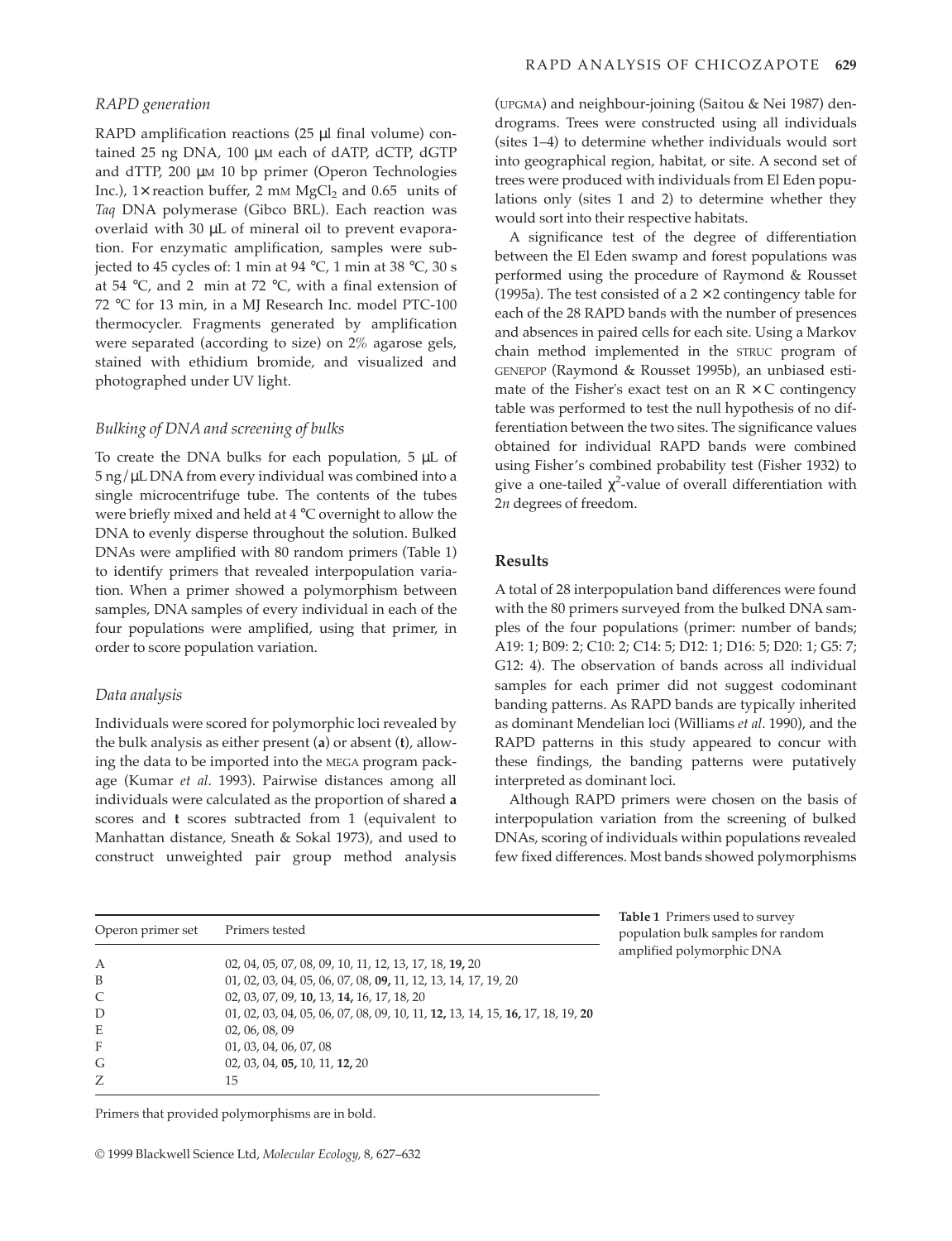for presence/absence within populations. A total of six RAPD bands were fixed in one or two sites, and these were fixed absences (site: primer; 3: D12; 4: D20, G05, G12; 3 and 4: C14, G05).

All of the trees showed that individuals could not be separated into geographical region (west vs. east Yucatan), habitat (swamp vs. forest vs. garden) or site, based on the 28 RAPD bands (Fig. 1). The neighbour-joining tree showed that terminal branches tended to be longer than basal branches, suggesting that most of the RAPD distance in the data set exists between individuals rather than between groups. This observation is supported by the result of the test of differentiation. The El Eden swamp and forest populations were not signifi-

cantly differentiated ( $\chi^2$  = 68.35, *P* > 0.1, d.f. = 56) on the basis of the 28 RAPD loci.

## **Discussion**

The lack of separation in the dendrograms reflects a lack of genetic differentiation, as measured by RAPDs, at the population level. Based on the loci examined in this study, variation among populations is not greater than among individuals. This is a common phenomenon in outcrossing woody plants such as the chicozapote. Other researchers have found that populations of outcrossing woody plants typically display greater genetic variation (allozymes) within populations than between popula-



**Fig. 1** Neighbour-joining tree of four study populations.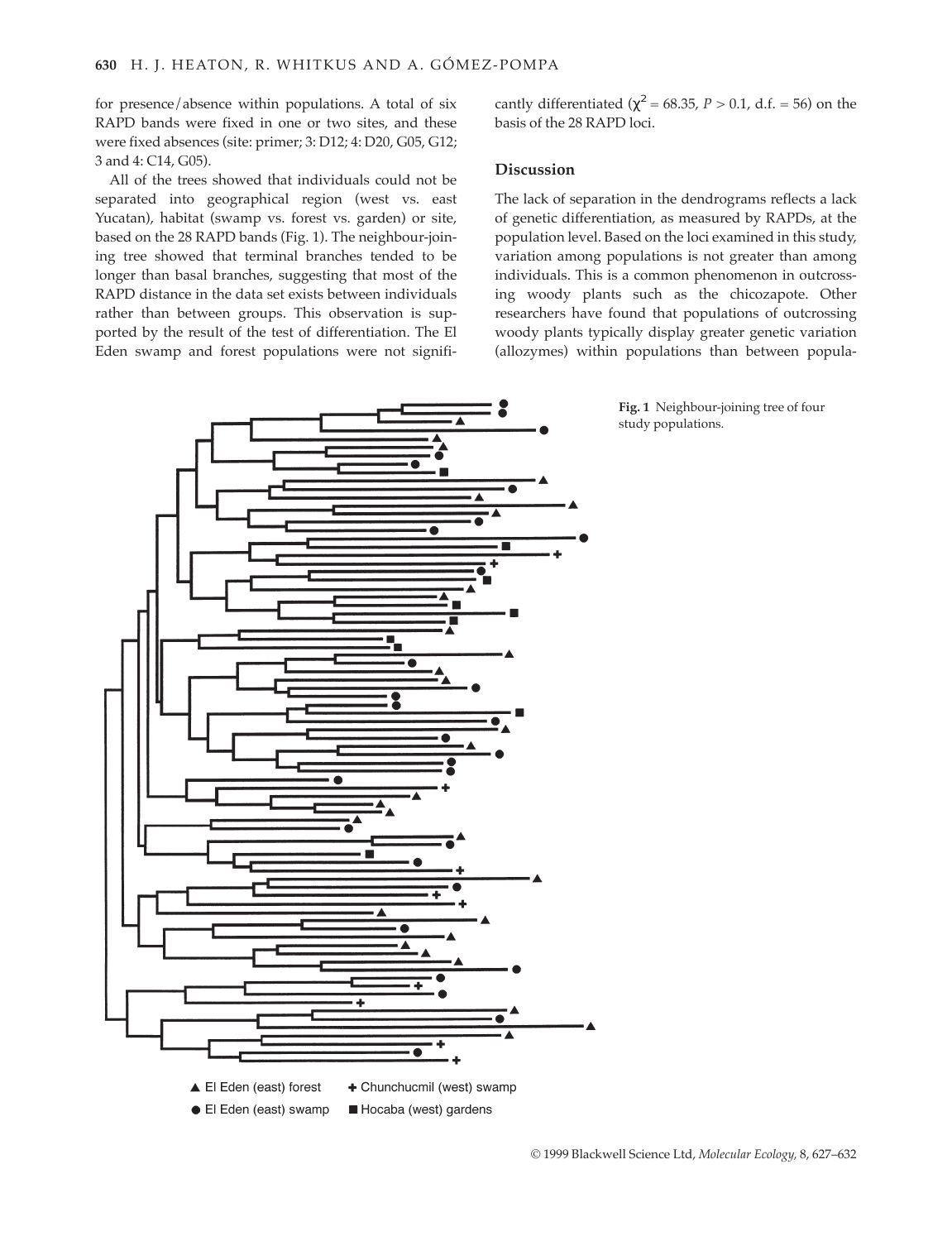tions (Hamrick & Godt 1996). Erstad (1996) studied vegetative and generative characters in ecotypes of *Ribes rubrum* in Norway and found greater variation within populations than between populations in outcrossing woody species. Yeh *et al*. (1995) found similar results in a RAPD study of aspen trees (*Populus tremuloides*). In a study of four tropical tree species in Costa Rica, Schierenbeck *et al*. (1997) found that the species exhibited a high level of genetic variation (RAPD) between individuals, but found no population genetic differences along an elevation gradient. They hypothesized that tropical trees, in general, have large gene pools, possibly as a result of effectively widespread pollen and seed dispersal. Based on the studies referred to above, this statement could also be extended to many species of temperate trees. Chase *et al*. (1996) found evidence of long-distance gene flow with simple sequence repeats (SSR) in the moth-pollinated tropical tree *Pithecellobium elegans*. *Manilkara zapota* is believed to be pollinated by bats (Pennington 1990, 1991), and the large, sweet fruits are dispersed by birds and other large animals (Klimstra & Dooley 1990). This long-distance pollination and seed dispersal could explain why there is no observed genetic structure at the population level because gene flow tends to homogenize population genetic structure.

Another possibility is that the primers used in this study failed to find the essential genetic differences between the populations. The use of bulked DNA samples in the initial survey reduced the effort required to identify interpopulation polymorphisms and would accentuate overall genetic differences among populations. However, only six RAPD bands remained as fixed differences in the survey of individuals. One possibility for this finding is that the bulk DNA survey identified primers if they showed one band difference among populations, but multiple polymorphic bands were scored for each primer in the individual survey. A second reason is that a fixed difference among populations would be declared in the bulk DNA survey, even though the population contained individuals that lacked the band. These individuals would not contribute to the RAPD phenotype in the bulked DNA sample. Thus, the use of bulk DNA samples facilitates, but does not guarantee, the finding of genetic differences among natural populations.

Another disadvantage of using RAPDs is that they sample a relatively small portion of the genome and therefore the actual genetic differences between the swamp and forest populations of the species in this study may have been missed. Many of the polymorphisms revealed by this technique are likely to be neutral markers that are not correlated or linked to differences in phenotype or adaptation to habitat. Other studies involving genetic markers and morphological differences have found that there is often no correlation between phenotypic differences between populations and variation in genetic markers. Borghetti *et al*. (1993) found that variation in physical characters did not always correspond to variation in isozymes in a study of *Fagus sylvatica*. Venable *et al*. (1998) studied seed morphology and isozymes in *Heterosperma pinnatum* and concluded that the genetic distance between the study populations was not correlated with their morphology or geographical separation. Different genetic markers, such as restriction fragment length polymorphisms (RFLPs) and isozymes, may not correlate with each other or with phenotypic variation in populations (Beer *et al*. 1993). To address the lack of differentiation, additional primer sets may be screened to cover a greater proportion of the genome; alternative markers, such as isozymes, can be analysed; or common garden and reciprocal transplant experiments may be conducted to reveal differences between the populations that were not revealed with the markers employed in this study.

An alternative explanation for the lack of observed genetic differences between the swamp and forest populations of *M. zapota* is that the morphological differences are a result of phenotypic plasticity. Phenotypic plasticity has been found in several species of tropical and temperate trees for many traits, usually in response to changes in climate. In a study of seven European tree species, Kramer (1995) found phenotypic plasticity in response to temperature and photoperiod changes, Gray (1990) described plasticity in leaf and fruit characteristics of mulberry (*Morus* spp.), and Kitajima *et al*. (1997) found that the leaves of several species of tropical canopy trees showed seasonal variation in size and stomatal conductance. It is possible that the phenotypic differences observed between the swamp and forest populations are plastic responses to differences in habitat. We observed distinct differences in water and light levels between the forest and swamp habitats, as well as differences in the type and quantity of soil. The chicozapote can grow in various habitats around the world, from India to Mexico, and has shown sufficient variation in form to receive 57 synonyms since the initial description of the species (Pennington 1990). The wide natural distribution of chicozapote throughout southern Mexico and Central America, and the broad range of habitats in which the tree is found, support the idea that plasticity operates in this species.

Future studies on this plant should include reciprocal transplants of swamp and forest individuals, as well as common gardens of plants grown from seed. These additional experiments would give direct evidence of a presence or lack of a genetic correlate to the observed morphological variation between these populations. In addition, germplasm collections need to be made of the different forms of *M. zapota*, including the forest and swamp types, as well as of the different cultivated varieties. In India, which has the highest cultivation of